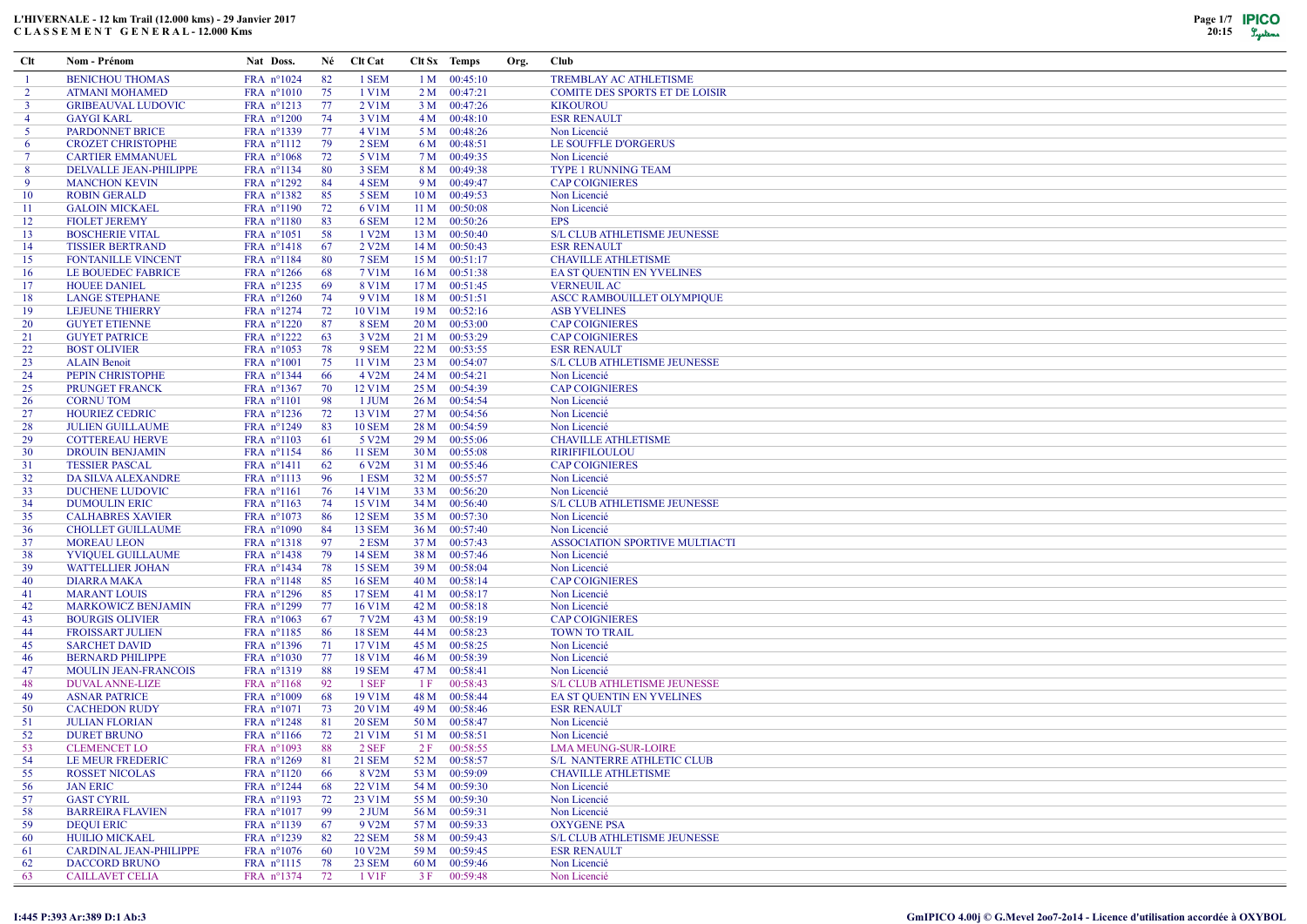## L'HIVERNALE - 12 km Trail (12.000 kms) - 29 Janvier 2017 C L A S S E M E N T G E N E R A L - 12.000 Kms



| Clt        | Nom - Prénom                                     | Nat Doss.                | Né        | <b>Clt Cat</b>                |      | Clt Sx Temps                     | Org. | Club                                     |
|------------|--------------------------------------------------|--------------------------|-----------|-------------------------------|------|----------------------------------|------|------------------------------------------|
| 64         | <b>HAMIACHE EMMANUEL</b>                         | FRA nº1225               | 79        | <b>24 SEM</b>                 |      | 61 M 00:59:53                    |      | Non Licencié                             |
| 65         | <b>BERNARD FLORIAN</b>                           | FRA n°1029               | 87        | <b>25 SEM</b>                 |      | 62 M 01:00:16                    |      | Non Licencié                             |
| 66         | <b>DEMOMENT FABRICE</b>                          | FRA nº1136               | 80        | <b>26 SEM</b>                 |      | 63 M 01:00:20                    |      | Non Licencié                             |
| -67        | <b>MOREAU ALEXANDRE</b>                          | FRA nº1317               | 75        | 24 V1M                        |      | 64 M 01:00:30                    |      | Non Licencié                             |
| 68         | <b>DUBOIS PIERRE</b>                             | FRA nº1157               | 55        | $1$ V3M                       |      | 65 M 01:00:31                    |      | Non Licencié                             |
| 69         | <b>CASULLI BRICE</b>                             | FRA n°1079               | 88        | <b>27 SEM</b>                 |      | 66 M 01:00:41                    |      | Non Licencié                             |
| 70         | <b>BUTTAZZONI JEAN-PHILIPPE</b>                  | FRA n°1069               | 91        | <b>28 SEM</b>                 |      | 67 M 01:00:56                    |      | Non Licencié                             |
| 71         | <b>POZZOBON NICOLAS</b>                          | FRA nº1366               | 79        | <b>29 SEM</b>                 |      | 68 M 01:01:14                    |      | <b>S/L CLUB ATHLETISME JEUNESSE</b>      |
| 72         | <b>DESCHAMPS JEAN-JACQUES</b>                    | FRA nº1140               | 64        | 11 V2M                        |      | 69 M 01:01:23                    |      | Non Licencié                             |
| 73         | <b>ADON FLAVIEN</b>                              | FRA n°1000               | 82        | <b>30 SEM</b>                 |      | 70 M 01:01:25                    |      | Non Licencié                             |
| 74         | <b>DESEYNE LUC</b>                               | FRA nº1142               | 57        | $2$ V3M                       |      | 71 M 01:01:28                    |      | Non Licencié                             |
| 75         | <b>BRETON ALEXANDRE</b>                          | FRA $n^{\circ}1066$      | 73        | 25 V1M                        |      | 72 M 01:01:31                    |      | Non Licencié                             |
| 76         | <b>LORIN RENAUD</b>                              | FRA n°1287               | 87        | <b>31 SEM</b>                 |      | 73 M 01:01:33                    |      | Non Licencié                             |
| 77         | <b>MULLENBACH LIONEL</b>                         | FRA nº1321               | 84        | <b>32 SEM</b>                 |      | 74 M 01:01:36                    |      | <b>ASMD MESNIL ST DENIS</b>              |
| 78         | <b>TILIGNAC FRANCK</b>                           | FRA nº1416               | 71        | 26 V1M                        |      | 75 M 01:01:50                    |      | <b>CHAVILLE ATHLETISME</b>               |
| 79<br>80   | <b>JEAN STEPHANE</b><br>PIPON ANTOINE            | FRA $n^{\circ}1245$      | 77        | 27 V1M                        |      | 76 M 01:01:53<br>77 M 01:01:56   |      | Non Licencié                             |
| 81         | <b>DENIER VERONIQUE</b>                          | FRA nº1356<br>FRA nº1138 | 75<br>72  | 28 V1M<br>2 V1F               |      | 4 F 01:02:11                     |      | Non Licencié<br><b>ESR RENAULT</b>       |
| 82         | <b>DENIER OLIVIER</b>                            | FRA nº1137               | 71        | 29 V1M                        |      | 78 M 01:02:13                    |      | ATHLETISME PROMOTION YVELINES            |
| 83         | <b>LESFARGUE SANDRINE</b>                        | FRA nº1280               | 77        | 3 V <sub>1F</sub>             | 5 F  | 01:02:25                         |      | <b>S/L LES CLAYES ATHLETISME</b>         |
| 84         | <b>FONDELOT CEDRIC</b>                           | FRA nº1182               | 74        | 30 V1M                        |      | 79 M 01:02:42                    |      | TEAM RUN'IN CONCHES                      |
| 85         | <b>LOSDAT ROMAIN</b>                             | FRA nº1288               | 85        | <b>33 SEM</b>                 |      | 80 M 01:02:44                    |      | <b>ESR RENAULT</b>                       |
| 86         | <b>COTINEAU CATHERINE</b>                        | FRA nº1102               | 73        | $4 \text{V1F}$                | 6 F  | 01:02:49                         |      | RUNNING ET MARATHON DE BOIS D            |
| 87         | <b>FONTAINE MATTHIEU</b>                         | FRA nº1183               | 84        | <b>34 SEM</b>                 |      | 81 M 01:03:03                    |      | Non Licencié                             |
| 88         | <b>DAGAS LAURENT</b>                             | FRA nº1116               | 77        | 31 V1M                        |      | 82 M 01:03:09                    |      | <b>ESR RENAULT</b>                       |
| 89         | <b>BERTRAND ERIC</b>                             | FRA nº1034               | 59        | 12 V2M                        |      | 83 M 01:03:19                    |      | <b>KOUROZESSARTS</b>                     |
| 90         | <b>BOCHAND BENJAMIN</b>                          | FRA $n^{\circ}1046$      | -80       | <b>35 SEM</b>                 |      | 84 M 01:03:26                    |      | <b>ASMD COURSE A PIED</b>                |
| 91         | <b>JACQUET RICHARD</b>                           | FRA n°1240               | 71        | 32 V1M                        |      | 85 M 01:03:27                    |      | Non Licencié                             |
| 92         | PANCHE NATHALIE                                  | FRA nº1337               | 73        | 5 V1F                         |      | 7 F 01:03:35                     |      | <b>VERNEUIL AC</b>                       |
| 93         | <b>GUERCI JULIEN</b>                             | FRA nº1218               | -87       | <b>36 SEM</b>                 |      | 86 M 01:03:39                    |      | <b>TEAM BEYNES</b>                       |
| 94         | <b>DOMINICE ROLAND</b>                           | $FRA$ n°1151             | -67       | 13 V2M                        |      | 87 M 01:03:48                    |      | <b>ASASPP</b>                            |
| 95         | POTEAU JIMMY                                     | FRA nº1364               | 78        | <b>37 SEM</b>                 |      | 88 M 01:03:55                    |      | EA ST QUENTIN EN YVELINES                |
| 96         | <b>ROMET THIERRY</b>                             | FRA nº1386               | 65        | 14 V2M                        |      | 89 M 01:03:57                    |      | LE SOUFFLE D'ORGERUS                     |
| 97         | <b>BLOT JONATHAN</b>                             | FRA nº1043               | -86       | <b>38 SEM</b>                 |      | 90 M 01:04:01                    |      | <b>RIRIFIFILOULOU</b>                    |
| 98         | POTEREAU CYRILLE                                 | FRA nº1365               | 77        | 33 V1M                        |      | 91 M 01:04:06                    |      | <b>CONTI TEAM</b>                        |
| 99         | <b>CHABRIER YVES</b>                             | FRA n°1080               | -71       | 34 V1M                        |      | 92 M 01:04:07                    |      | Non Licencié                             |
| 100        | KOPACZ CECILE                                    | FRA nº1253               | -97       | 1 ESF                         | 8F   | 01:04:09                         |      | Non Licencié                             |
| 101<br>102 | <b>DELOBRE FANNY</b>                             | FRA nº1133               | -89<br>78 | 3 SEF<br>4 SEF                | 9 F  | 01:04:11                         |      | <b>ESR RENAULT</b><br><b>ESR RENAULT</b> |
| 103        | <b>CHIRON STEPHANIE</b><br>PERTHUISOT CHRISTOPHE | FRA n°1089<br>FRA nº1349 | 68        | 35 V1M                        | 10 F | 01:04:42<br>93 M 01:04:42        |      | Non Licencié                             |
| 104        | <b>AMOUROUX CLEMENT</b>                          | FRA n°1004               | 97        | 3 ESM                         |      | 94 M 01:04:43                    |      | Non Licencié                             |
| 105        | <b>MAILLEFER TIMOTHEE</b>                        | FRA n°1290               | 73        | 36 V1M                        |      | 95 M 01:04:43                    |      | Non Licencié                             |
| 106        | <b>JALWAN ALEXIS</b>                             | FRA nº1243               | 78        | <b>39 SEM</b>                 |      | 96 M 01:04:47                    |      | <b>ASASPP</b>                            |
| 107        | <b>ROSSI DIDIER</b>                              | FRA nº1387               | 73        | 37 V1M                        |      | 97 M 01:04:49                    |      | <b>THIAIS AC</b>                         |
| 108        | RAGOUT MARIE ESTELLE                             | FRA nº1370               | 81        | 5 SEF                         | 11 F | 01:04:57                         |      | Non Licencié                             |
| 109        | <b>CHALVET ROMAIN</b>                            | FRA nº1081               | -87       | <b>40 SEM</b>                 |      | 98 M 01:05:00                    |      | Non Licencié                             |
| 110        | <b>GAUTIER PASCAL</b>                            | FRA nº1197               | - 59      | 15 V2M                        |      | 99 M 01:05:00                    |      | Non Licencié                             |
| 111        | <b>MENARD GILLES</b>                             | FRA $n^{\circ}$ 1445     | - 59      | 16 V <sub>2</sub> M           |      | 100 M 01:05:13                   |      | Non Licencié                             |
| 112        | <b>ORRIERE FABIEN</b>                            | FRA nº1332               | -65       | 17 V2M                        |      | 101 M 01:05:29                   |      | Non Licencié                             |
| 113        | <b>DEVATINE RICHARD</b>                          | FRA nº1144               | 76        | 38 V1M                        |      | 102 M 01:05:33                   |      | Non Licencié                             |
| 114        | <b>RAOUT SYLVAIN</b>                             | FRA nº1373               | 75        | 39 V1M                        |      | $103 M$ 01:05:44                 |      | Non Licencié                             |
| 115        | <b>GANTZ ALEXIS</b>                              | $FRA$ n°1191             | 62        | 18 V2M                        |      | 104 M 01:05:44                   |      | AS ETOILE GUYNEMER                       |
| 116        | <b>SECKLER VALERIE</b>                           | FRA n°1400               | 70        | 6 V 1 F                       |      | $12 F$ 01:05:45                  |      | <b>OXYGENE PSA</b>                       |
| 117        | <b>LANNERS LAURENT</b>                           | FRA $n^{\circ}1261$      | -65       | 19 V2M                        |      | $105 M$ 01:06:04                 |      | Non Licencié                             |
| 118        | LIN CHAO                                         | FRA nº1283               | 83        | 41 SEM                        |      | $106 M$ $01:06:13$               |      | <b>CONTI TEAM</b>                        |
| 119        | <b>LUCAS BERTRAND</b>                            | FRA $n^{\circ}1289$      | 77        | 40 V1M                        |      | $107 M$ $01:06:21$               |      | <b>CAP COIGNIERES</b>                    |
| 120        | <b>LA DUCA THIERRY</b>                           | FRA nº1254               | 72        | 41 V1M                        |      | 108 M 01:06:29<br>109 M 01:06:33 |      | <b>ASB YVELINES</b>                      |
| 121<br>122 | <b>SALLES JULIEN</b><br><b>POIDEVIN FRANCK</b>   | FRA nº1394<br>FRA n°1360 | 75<br>-67 | 42 V1M<br>20 V <sub>2</sub> M |      | $110 M$ 01:06:38                 |      | Non Licencié<br><b>ASASPP</b>            |
| 123        | <b>KESSEDJIAN VINCENT</b>                        | FRA $n^{\circ}$ 1252     | -69       | 43 V1M                        |      | $111 M$ 01:06:38                 |      | Non Licencié                             |
| 124        | <b>LAFEBER CORNELIS</b>                          | FRA $n^{\circ}$ 1256     | 60        | 21 V2M                        |      | 112 M 01:06:39                   |      | <b>CHAVILLE ATHLETISME</b>               |
| 125        | <b>BELLATI GIORGIO</b>                           | FRA n°1021               | 65        | 22 V2M                        |      | $113 M$ 01:06:41                 |      | Non Licencié                             |
| 126        | LE CORRE PHILIPPE                                | $FRA$ n°1268             | -66       | 23 V2M                        |      | $114 M$ 01:06:53                 |      | S/L CLUB ATHLETISME JEUNESSE             |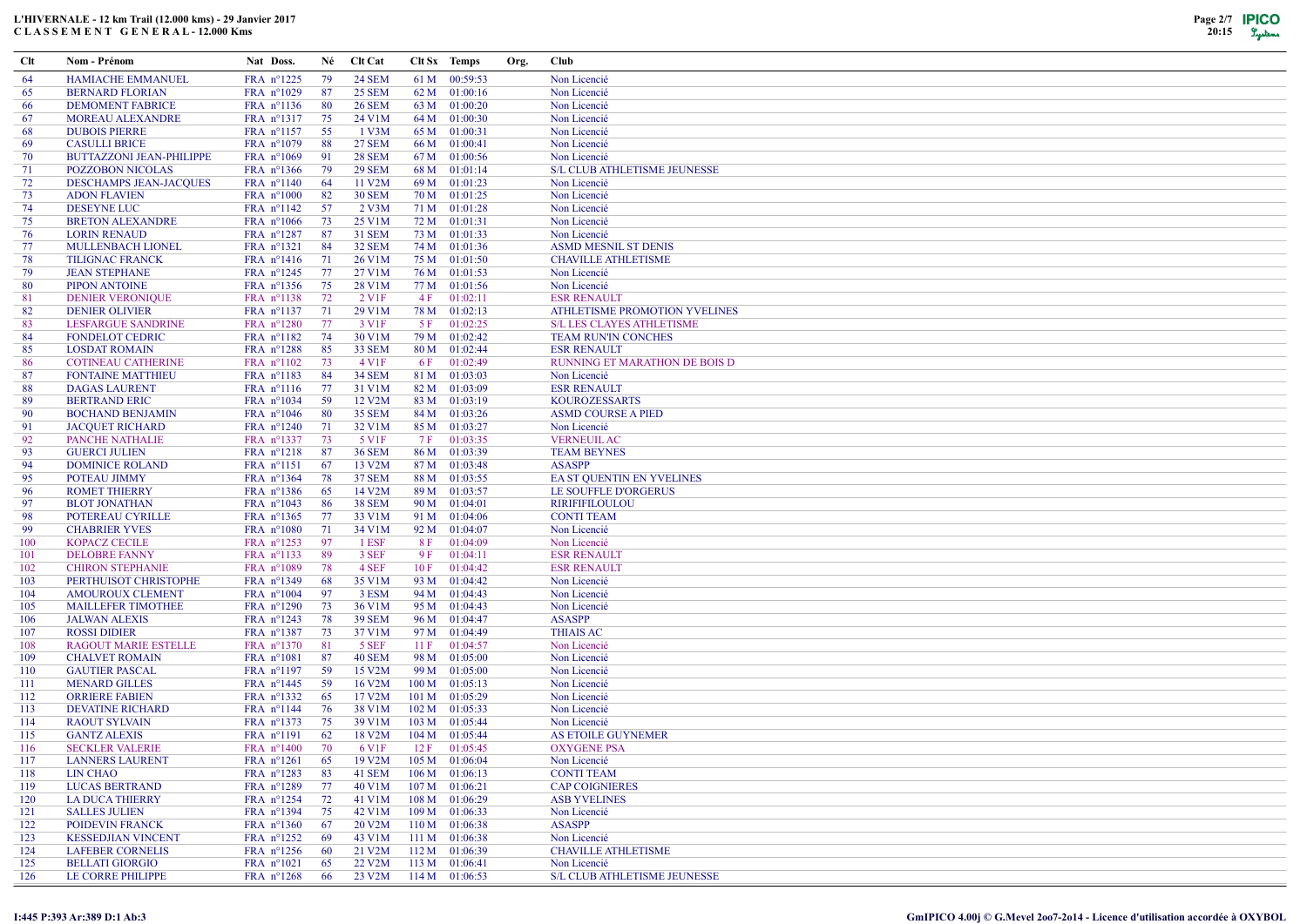| Clt        | Nom - Prénom                                      | Nat Doss.                         | Né        | <b>Clt Cat</b>      |      | Clt Sx Temps                     | Org. | <b>Club</b>                             |
|------------|---------------------------------------------------|-----------------------------------|-----------|---------------------|------|----------------------------------|------|-----------------------------------------|
| 127        | <b>RAPP SEBASTIEN</b>                             | FRA nº1375                        | 76        | 44 V1M              |      | 115 M 01:06:56                   |      | Non Licencié                            |
| 128        | MERCIER-KREMPP CELINE                             | FRA nº1305                        | 80        | 6 SEF               | 13 F | 01:07:04                         |      | Non Licencié                            |
| 129        | <b>LANGE MYRIAM</b>                               | FRA nº1259                        | 73        | 7 V1F               | 14F  | 01:07:14                         |      | ASCC RAMBOUILLET OLYMPIQUE              |
| 130        | <b>DEFER EMILIE</b>                               | FRA nº1125                        | 77        | 8 V1F               | 15 F | 01:07:20                         |      | Non Licencié                            |
| 131        | <b>HOUSSEAU PASCAL</b>                            | FRA $n^{\circ}$ 1237              | 63        | 24 V2M              |      | $116 M$ $01:07:21$               |      | ASMD LE MESNIL ST DENIS                 |
| 132        | <b>GAYAN ALAIN</b>                                | FRA nº1199                        | -69       | 45 V1M              |      | $117 M$ 01:07:24                 |      | Non Licencié                            |
| 133        | <b>LORIN PHILIPPE</b>                             | FRA $n^{\circ}1286$               | -57       | 3 V <sub>3</sub> M  |      | 118 M 01:07:37                   |      | Non Licencié                            |
| 134        | <b>COULON PASCAL</b>                              | FRA $n^{\circ}1105$               | 65        | 25 V2M              |      | 119 M 01:07:40                   |      | <b>CE RENAULT VSF</b>                   |
| 135        | <b>AMEDEE THOMAS</b>                              | FRA $n^{\circ}1003$               | 75        | 46 V1M              |      | 120 M 01:07:44                   |      | Non Licencié                            |
| 136        | PERONNET ARNAUD                                   | FRA nº1345                        | 77        | 47 V1M              |      | 121 M 01:07:57                   |      | Non Licencié                            |
| 137        | <b>UHLINGER Jérôme</b>                            | FRA nº1422                        | 74        | 48 V1M              |      | 122 M 01:07:59                   |      | <b>ESR RENAULT</b>                      |
| 138        | <b>TOUMELIN LARA</b>                              | FRA n°1420                        | 80        | 7 SEF               | 16F  | 01:08:01                         |      | Non Licencié                            |
| 139        | LE CORRE JEAN                                     | FRA $n^{\circ}1267$               | 52        | 4 V3M               |      | 123 M 01:08:08                   |      | ASPTT CHARTRES, LES DAHUTS DES CLOCHERS |
| 140        | <b>TOUTEE CYRIL</b>                               | FRA nº1421                        | 74        | 49 V1M              |      | 124 M 01:08:12                   |      | Non Licencié                            |
| 141        | <b>DUBOIS PHILIPPE</b>                            | FRA $n^{\circ}1156$               | 80        | 42 SEM              |      | 125 M 01:08:15                   |      | Non Licencié                            |
| 142        | <b>PIONNIER NICOLAS</b>                           | FRA nº1355                        | 77        | 50 V1M              |      | 126 M 01:08:20                   |      | Non Licencié                            |
| 143        | <b>GAYRARD CYRIL</b>                              | $FRA$ n°1201                      | 79        | 43 SEM              |      | $127 M$ 01:08:26                 |      | Non Licencié                            |
| 144        | <b>THIEULENT JACKY</b>                            | FRA nº1414                        | 68        | 51 V1M              |      | 128 M 01:08:51                   |      | <b>S/L PLAISIR AC</b>                   |
| 145        | <b>ANDRIES Bruno</b>                              | FRA n°1006                        | 63        | 26 V <sub>2</sub> M |      | 129 M 01:08:54                   |      | <b>ESR RENAULT</b>                      |
| 146        | <b>LEMPEREUR FRANCOIS</b>                         | FRA $n^{\circ}$ 1444              | 75        | 52 V1M              |      | 130 M 01:09:15                   |      | Non Licencié                            |
| 147        | <b>DESCLAUX BERTRAND</b>                          | $FRA$ n°1141                      | 78        | <b>44 SEM</b>       |      | 131 M 01:09:22                   |      | Non Licencié                            |
| 148        | <b>BLONDEEL BENOIT</b>                            | FRA n°1042                        | 76<br>71  | 53 V1M<br>54 V1M    |      | 132 M 01:09:23<br>133 M 01:09:41 |      | Non Licencié                            |
| 149        | PERRIN ARNAUD                                     | FRA nº1347<br>FRA nº1104          | 90        | 45 SEM              |      | 134 M 01:09:42                   |      | <b>ESR RENAULT</b><br>Non Licencié      |
| 150<br>151 | <b>COUDRIN VARLAM</b><br><b>PLATEAUX REMY</b>     | FRA nº1359                        | 90        | <b>46 SEM</b>       |      | 135 M 01:09:49                   |      | Non Licencié                            |
| 152        | <b>GROELL NICOLAS</b>                             | FRA $n^{\circ}1216$               | 77        | 55 V1M              |      | 136 M 01:09:54                   |      | Non Licencié                            |
| 153        | <b>COQUEBLIN GUY</b>                              | FRA n°1098                        | 55        | 5 V3M               |      | 137 M 01:09:56                   |      | <b>CAP COIGNIERES</b>                   |
| 154        | <b>JAKUBCZAK-GOBE PATRICIA</b>                    | FRA nº1241                        | 80        | 8 SEF               | 17 F | 01:10:01                         |      | <b>ESR RENAULT</b>                      |
| 155        | RODRIGUES CHRISTOPHE                              | FRA nº1385                        | 79        | 47 SEM              |      | 138 M 01:10:16                   |      | Non Licencié                            |
| 156        | <b>TILLIER LUDOVIC</b>                            | FRA $n^{\circ}1417$               | 79        | 48 SEM              |      | 139 M 01:10:28                   |      | LE CHESNAY 78 AS                        |
| 157        | <b>SALOTTI DOMINIQUE</b>                          | FRA nº1395                        | 62        | 27 V2M              |      | 140 M 01:10:37                   |      | Non Licencié                            |
| 158        | <b>GOUVEIA JEREMIE</b>                            | FRA nº1212                        | 88        | 49 SEM              |      | 141 M 01:10:38                   |      | Non Licencié                            |
| 159        | LEFEBVRE-RINGARD VINCENT                          | FRA nº1272                        | 90        | <b>50 SEM</b>       |      | 142 M 01:10:49                   |      | Non Licencié                            |
| 160        | <b>GAUTIER RAPHAEL</b>                            | FRA n°1198                        | 95        | 4 ESM               |      | 143 M 01:10:50                   |      | Non Licencié                            |
| 161        | DEFRETIN BERNARD                                  | FRA nº1127                        | 54        | 6 V3M               |      | 144 M 01:10:58                   |      | Non Licencié                            |
| 162        | <b>GARCIA THIBAUT</b>                             | FRA $n^{\circ}1192$               | -66       | 28 V2M              |      | 145 M 01:11:00                   |      | Non Licencié                            |
| 163        | DELIGAT JEAN-BERNARD                              | FRA nº1132                        | 79        | <b>51 SEM</b>       |      | 146 M 01:11:05                   |      | S/L CLUB ATHLETISME JEUNESSE            |
| 164        | <b>CLAVIE SANDRINE</b>                            | FRA $n^{\circ}1092$               | 70        | 9 V <sub>1F</sub>   | 18F  | 01:11:08                         |      | ASMD LE MESNIL ST DENIS                 |
| 165        | <b>PAQUET DENIS</b>                               | FRA nº1338                        | 70        | 56 V1M              |      | 147 M 01:11:15                   |      | <b>RND ISSY</b>                         |
| 166        | <b>DUBESSET OLIVIER</b>                           | FRA nº1155                        | 71        | 57 V1M              |      | 148 M 01:11:23                   |      | Non Licencié                            |
| 167        | <b>BOUTROIS LAURENT</b>                           | FRA $n^{\circ}1065$               | 64        | 29 V2M              |      | 149 M 01:11:30                   |      | Non Licencié                            |
| 168        | <b>CORNU PHILIPPE</b>                             | $FRA$ $n^{\circ}1100$             | 59        | 30 V2M              |      | 150 M 01:11:35                   |      | <b>SM MONTROUGE</b>                     |
| 169        | <b>LOPES AMADEU</b>                               | FRA nº1284                        | 53        | 7 V3M               |      | 151 M 01:11:39                   |      | <b>ESR RENAULT</b>                      |
| 170        | <b>LATOUCHE ARNAUD</b>                            | FRA $n^{\circ}$ 1265              | 70        | 58 V1M              |      | 152 M 01:11:42                   |      | Non Licencié                            |
| 171        | <b>GRISARD LUDOVIC</b>                            | FRA nº1215                        | 76        | 59 V1M              |      | 153 M 01:11:43                   |      | RAMBOUILLET OLYMPIQUE                   |
| 172        | <b>BELIN CLAIRE</b>                               | FRA nº1439                        | 68        | 10 V1F              | 19F  | 01:11:52                         |      | <b>ESV</b>                              |
| 173        | <b>BOUQUET JEAN-MARIE</b>                         | FRA n°1062                        | 49        | 8 V3M               |      | 154 M 01:12:12                   |      | <b>ASB YVELINES</b>                     |
| 174        | <b>MARCELLIN ANNE</b>                             | FRA nº1297                        | 69        | 11 V1F<br>9 SEF     | 20 F | 01:12:22                         |      | S/L CLUB ATHLETISME JEUNESSE            |
| 175<br>176 | <b>FARLET-COLLIN MARIE</b><br><b>RENOU FABIEN</b> | FRA $n^{\circ}1175$<br>FRA nº1377 | -90<br>71 | 60 V1M              |      | 21 F 01:12:32<br>155 M 01:12:33  |      | Non Licencié<br>Non Licencié            |
| 177        | PIERRE VIRGINIE                                   | FRA nº1354                        | 76        | 12 V1F              | 22 F | 01:12:36                         |      | Non Licencié                            |
| 178        | PETITJEAN PHILIPPE                                | FRA nº1350                        | 70        | 61 V1M              |      | 156 M 01:12:42                   |      | Non Licencié                            |
| 179        | <b>BENOIST ANNICK</b>                             | FRA $n^{\circ}1025$               | 68        | 13 V1F              |      | 23 F 01:12:49                    |      | <b>LES MORDUS A2R</b>                   |
| 180        | <b>BACON MARTINE</b>                              | $FRA$ n°1012                      | -54       | 1 V3F               |      | 24 F 01:12:56                    |      | <b>RUNNING 92</b>                       |
| 181        | <b>BOULAY WILLIAM</b>                             | FRA $n^{\circ}1059$               | 81        | <b>52 SEM</b>       |      | $157 M$ 01:13:08                 |      | Non Licencié                            |
| 182        | <b>GAGNE ESTELLE</b>                              | FRA n°1189                        | 79        | <b>10 SEF</b>       | 25 F | 01:13:10                         |      | <b>DSA</b>                              |
| 183        | <b>DELAHOUSSE VALERIE</b>                         | FRA n°1129                        | 65        | 1 V <sub>2F</sub>   |      | 26 F 01:13:13                    |      | 3A                                      |
| 184        | <b>DELAHOUSSE SYLVAIN</b>                         | $FRA$ n°1128                      | -64       | 31 V2M              |      | 158 M 01:13:14                   |      | 3A                                      |
| 185        | <b>CIAVATTA LAURENT</b>                           | FRA $n^{\circ}1091$               | -69       | 62 V1M              |      | 159 M 01:13:14                   |      | Non Licencié                            |
| 186        | <b>RIDEL CLEMENT</b>                              | FRA n°1379                        | 87        | <b>53 SEM</b>       |      | 160 M 01:13:24                   |      | Non Licencié                            |
| 187        | <b>RACOUSSOT AURELIE</b>                          | FRA n°1369                        | 82        | <b>11 SEF</b>       |      | 27 F 01:13:35                    |      | <b>RUNNING SANOFI MAISONS ALFORT</b>    |
| 188        | <b>GAST NICOLAS</b>                               | FRA nº1194                        | 70        | 63 V1M              |      | $161 M$ $01:13:41$               |      | Non Licencié                            |
| 189        | PANAGET IVANOE                                    | FRA $n^{\circ}$ 1336              | 78        | 54 SEM              |      | 162 M 01:13:42                   |      | Non Licencié                            |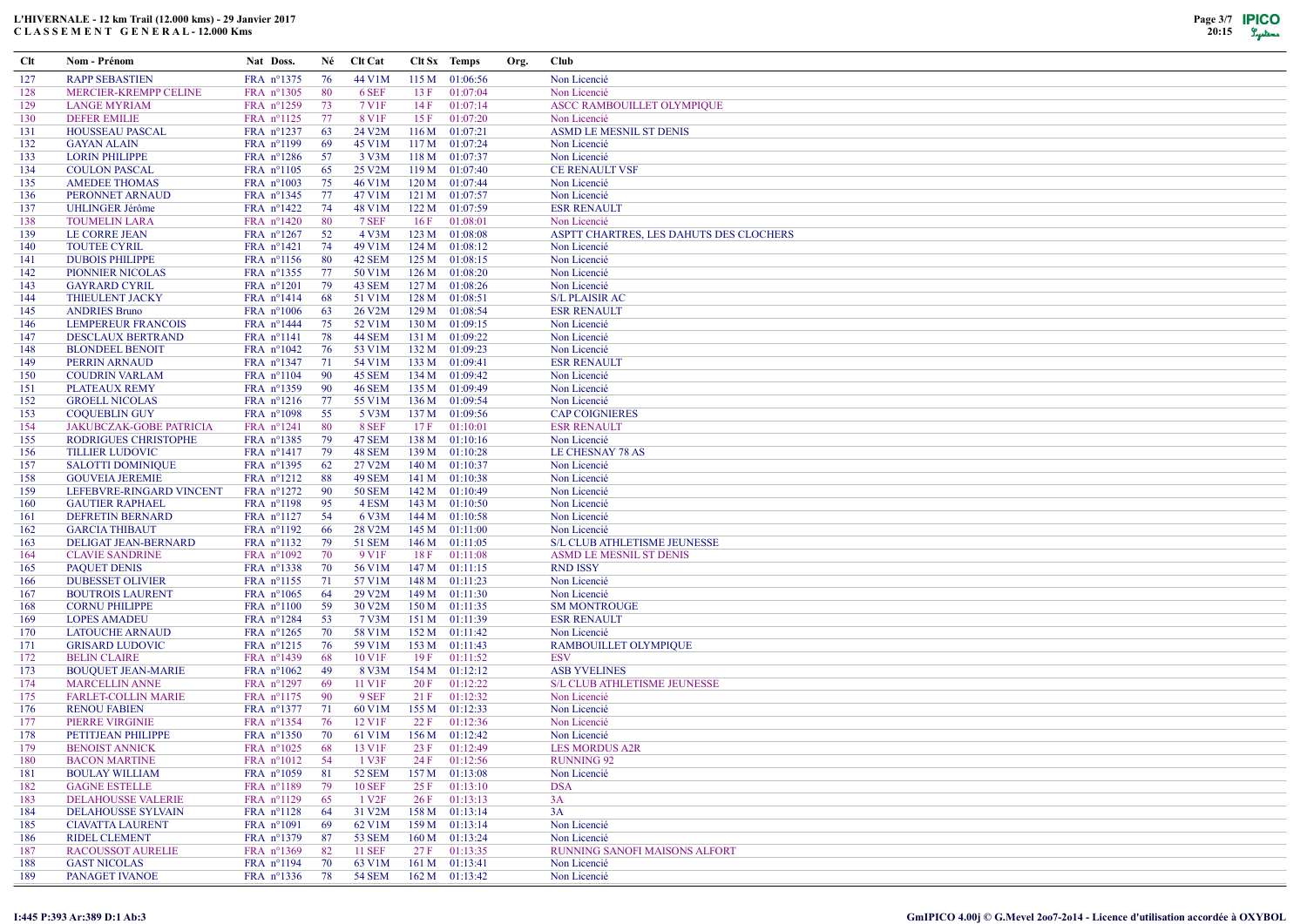

| Clt        | Nom - Prénom                                 | Nat Doss.                                  | Né       | <b>Clt Cat</b>         |                  | Clt Sx Temps               | Org. | <b>Club</b>                          |
|------------|----------------------------------------------|--------------------------------------------|----------|------------------------|------------------|----------------------------|------|--------------------------------------|
| 190        | <b>PIPON NATHALIE</b>                        | FRA nº1357                                 | 76       | 14 V1F                 | 28F              | 01:13:50                   |      | Non Licencié                         |
| 191        | <b>CHAMEK ALAIN</b>                          | FRA n°1442                                 | 58       | 32 V2M                 |                  | 163 M 01:13:56             |      | Non Licencié                         |
| 192        | <b>COUPEZ CAROLE</b>                         | FRA $n^{\circ}1106$                        | 78       | <b>12 SEF</b>          | 29F              | 01:14:17                   |      | Non Licencié                         |
| 193        | <b>ROUSSEY MANON</b>                         | FRA nº1392                                 | 92       | <b>13 SEF</b>          | 30 F             | 01:14:22                   |      | Non Licencié                         |
| 194        | PLAINDOUX YASMINA                            | FRA nº1358                                 | 73       | 15 V1F                 | 31F              | 01:14:22                   |      | <b>RAMBOUILLET SPORTS</b>            |
| 195        | <b>MARTIN DAVID</b>                          | FRA nº1111                                 | 76       | 64 V1M                 |                  | 164 M 01:14:27             |      | Non Licencié                         |
| 196        | NAIT MOULOUD MOHAND                          | FRA $n^{\circ}$ 1325                       | -67      | 33 V2M                 |                  | 165 M 01:14:28             |      | <b>CHAVILLE ATHLETISME</b>           |
| 197        | <b>ROUSSEY EVELYNE</b>                       | FRA n°1391                                 | -61      | 2 V <sub>2F</sub>      | 32 F             | 01:14:31                   |      | Non Licencié                         |
| 198        | <b>BOHLE CHRISTOPHE</b>                      | FRA $n^{\circ}1047$                        | -60      | 34 V2M                 | 166 M            | 01:14:36                   |      | <b>CHAVILLE ATHLETISME</b>           |
| 199        | <b>MESTRES STEPHANIE</b>                     | FRA nº1309                                 | -74      | 16 V1F                 | 33 F             | 01:14:38                   |      | Non Licencié                         |
| 200        | DO ROSARIO MARCO                             | FRA $n^{\circ}1150$                        | 74       | 65 V1M                 |                  | 167 M 01:14:40             |      | Non Licencié                         |
| 201        | <b>ESNAULT SOPHIE</b>                        | FRA n°1174                                 | -69      | 17 V1F                 | 34 F             | 01:14:42                   |      | <b>CAP 3A ELANCOURT</b>              |
| 202        | <b>BARREIRA PASCALE</b>                      | FRA $n^{\circ}1018$                        | 70       | 18 V1F                 | 35 F             | 01:14:53                   |      | Non Licencié                         |
| 203        | <b>THIBERT NICOLAS</b>                       | FRA $n^{\circ}1412$                        | 86       | <b>55 SEM</b>          | 168 <sub>M</sub> | 01:15:05                   |      | Non Licencié                         |
| 204        | <b>MENARD FRANCK</b>                         | FRA $n^{\circ}1304$                        | -64      | 35 V2M                 |                  | 169 M 01:15:15             |      | <b>RUNNING SANOFI MAISONS ALFORT</b> |
| 205        | PIACENTINO LAURENT                           | FRA nº1351                                 | -67      | 36 V2M                 |                  | 170 M 01:15:23             |      | <b>ASB YVELINES</b>                  |
| 206        | PIACENTINO NICOLAS                           | FRA nº1352                                 | 95       | 5 ESM                  | 171 M            | 01:15:23                   |      | Non Licencié                         |
| 207        | <b>MONIN PAUL</b>                            | FRA nº1315                                 | 72<br>63 | 66 V1M                 | 172 M            | 01:15:38                   |      | RUNNING SANOFI MAISONS ALFORT        |
| 208<br>209 | <b>ALAIN DENIS</b><br><b>DECHAUME DAVID</b>  | FRA $n^{\circ}1002$<br>$FRA$ n°1124        | -69      | 37 V2M<br>67 V1M       | 174M             | 173 M 01:15:41<br>01:15:50 |      | Non Licencié<br>Non Licencié         |
| 210        | <b>CHARTIER THIERRY</b>                      | FRA $n^{\circ}1084$                        | -60      | 38 V2M                 |                  | $175 M$ 01:15:53           |      | <b>ESR RENAULT</b>                   |
| 211        | PAWLAK CATHERINE                             | FRA n°1340                                 | 60       | 3 V <sub>2F</sub>      | 36 F             | 01:16:00                   |      | Non Licencié                         |
| 212        | <b>GEORGES BENOIT</b>                        | FRA nº1205                                 | 78       | <b>56 SEM</b>          |                  | $176 M$ 01:16:05           |      | Non Licencié                         |
| 213        | <b>MERMOUX SEBASTIEN</b>                     | FRA nº1306                                 | 77       | 68 V1M                 |                  | 177 M 01:16:19             |      | Non Licencié                         |
| 214        | <b>BARREAU STEPHANIE</b>                     | FRA $n^{\circ}1016$                        | 75       | 19 V1F                 | 37 F             | 01:16:26                   |      | <b>S/L PLAISIR AC</b>                |
| 215        | <b>SALLES ANTOINE</b>                        | FRA nº1393                                 | 78       | <b>57 SEM</b>          |                  | $178 M$ 01:16:27           |      | Non Licencié                         |
| 216        | <b>BONTEMPS THOMAS</b>                       | FRA $n^{\circ}1050$                        | 77       | 69 V1M                 |                  | 179 M 01:16:27             |      | Non Licencié                         |
| 217        | <b>CASTEL TANGUY</b>                         | FRA $n^{\circ}1078$                        | 71       | 70 V1M                 | 180 M            | 01:16:36                   |      | Non Licencié                         |
| 218        | <b>CLOAREC LIONEL</b>                        | FRA $n^{\circ}1094$                        | 76       | 71 V1M                 |                  | 181 M 01:16:55             |      | <b>GUERVILLE TRAIL RUNNING</b>       |
| 219        | POITEVIN VIRGINIE                            | FRA $n^{\circ}1361$                        | 78       | <b>14 SEF</b>          | 38 F             | 01:16:55                   |      | <b>GUERVILLE TRAIL RUNNING</b>       |
| 220        | <b>CHARDOT THIERRY</b>                       | FRA nº1083                                 | 61       | 39 V2M                 |                  | 182 M 01:17:00             |      | ATHLETISME PROMOTION YVELINES        |
| 221        | <b>VAZQUEZ CAROLINE</b>                      | FRA $n^{\circ}$ 1425                       | -90      | <b>15 SEF</b>          | 39 F             | 01:17:14                   |      | Non Licencié                         |
| 222        | <b>NOTHIAS FABRICE</b>                       | FRA nº1329                                 | 64       | 40 V2M                 |                  | 183 M 01:17:15             |      | Non Licencié                         |
| 223        | <b>GEIGER VIRGINIE</b>                       | FRA $n^{\circ}1202$                        | 78       | <b>16 SEF</b>          | 40 F             | 01:17:17                   |      | <b>S/L PLAISIR AC</b>                |
| 224        | <b>BILLAT MARIE-LAURE</b>                    | FRA $n^{\circ}1040$                        | 62       | 4 V <sub>2F</sub>      | 41F              | 01:17:25                   |      | <b>HUREPOIX DOURDAN MAROLLES</b>     |
| 225        | <b>SOILLE PHILIPPE</b>                       | FRA $n^{\circ}1408$                        | 63       | 41 V2M                 |                  | 184 M 01:17:29             |      | <b>ESR RENAULT</b>                   |
| 226        | <b>MESTCHERINOFF ALEXANDRE</b>               | FRA nº1308                                 | 79       | <b>58 SEM</b>          |                  | 185 M 01:17:33             |      | Non Licencié                         |
| 227        | <b>GUILLOT SOLENE</b>                        | FRA $n^{\circ}1219$                        | 86       | <b>17 SEF</b>          | 42 F             | 01:17:37                   |      | Non Licencié                         |
| 228        | <b>MOAL VALERIE</b>                          | FRA nº1313                                 | 79       | <b>18 SEF</b>          | 43 F             | 01:17:37                   |      | Non Licencié                         |
| 229        | <b>CAM CRHYSTELE</b>                         | FRA $n^{\circ}1075$                        | 70       | 20 V1F                 | 44 F             | 01:17:41                   |      | <b>CE RENAULT VSF</b>                |
| 230<br>231 | DE ROUVROY TOSCANE<br><b>BERARD LAETITIA</b> | FRA $n^{\circ}1123$<br>FRA $n^{\circ}1027$ | 95<br>75 | 2 ESF<br>21 V1F        | 45 F<br>46 F     | 01:17:53<br>01:17:53       |      | Non Licencié<br>Non Licencié         |
| 232        | <b>SENTAGNE FRANCOIS</b>                     | FRA $n^{\circ}1403$                        | 68       | $72$ V $1\overline{M}$ | 186 M            | 01:17:53                   |      | Non Licencié                         |
| 233        | <b>CRAMBERT ANNA</b>                         | $FRA$ $n^{\circ}1110$                      | -84      | <b>19 SEF</b>          | 47 F             | 01:17:59                   |      | Non Licencié                         |
| 234        | <b>HERBILLON CYRIL</b>                       | FRA nº1230                                 | 80       | <b>59 SEM</b>          |                  | 187 M 01:17:59             |      | Non Licencié                         |
| 235        | <b>MALIN DAVID</b>                           | $FRA$ n°1291                               | 72       | 73 V1M                 | 188 M            | 01:18:05                   |      | Non Licencié                         |
| 236        | <b>MASBOU FABIENNE</b>                       | FRA $n^{\circ}1302$                        | -71      | 22 V1F                 | 48 F             | 01:18:06                   |      | <b>CAP COIGNIERES</b>                |
| 237        | <b>ROUCHON CLEMENTINE</b>                    | FRA nº1389                                 | 87       | <b>20 SEF</b>          | 49 F             | 01:18:06                   |      | Non Licencié                         |
| 238        | <b>NAIR KARIMA</b>                           | FRA $n^{\circ}$ 1324                       | 82       | 21 SEF                 | 50 F             | 01:18:06                   |      | <b>ESR RENAULT</b>                   |
| 239        | <b>RICHET CHRISTINE</b>                      | FRA nº1378                                 | -61      | 5 V <sub>2F</sub>      | 51 F             | 01:18:12                   |      | ATHLETISME PROMOTION YVELINES        |
| 240        | <b>NUSSLI ANAIS</b>                          | FRA nº1331                                 | 75       | 23 V1F                 | 52 F             | 01:18:14                   |      | Non Licencié                         |
| 241        | <b>GEILING FRANCESCA</b>                     | FRA $n^{\circ}1203$                        | 98       | 1 JUF                  | 53 F             | 01:18:20                   |      | Non Licencié                         |
| 242        | DA SILVA LAETITIA                            | FRA n°1114 79                              |          | <b>22 SEF</b>          |                  | 54 F 01:18:21              |      | Non Licencié                         |
| 243        | <b>ANDRE STEPHANIE</b>                       | FRA $n^{\circ}1005$                        | 76       | 24 V1F                 | 55 F             | 01:18:39                   |      | <b>TRIATHLON MEDIA CLUB</b>          |
| 244        | <b>GABILLAUD VIRGINIE</b>                    | FRA $n^{\circ}1186$                        | 72       | 25 V1F                 | 56 F             | 01:18:40                   |      | Non Licencié                         |
| 245        | <b>MOUTEL YVONNICK</b>                       | FRA n°1320                                 | 81       | 60 SEM                 |                  | 189 M 01:18:40             |      | Non Licencié                         |
| 246        | <b>DUVAL YANNICK</b>                         | $FRA$ n°1170                               | 63       | 42 V <sub>2</sub> M    |                  | 190 M 01:18:41             |      | Non Licencié                         |
| 247        | <b>BILLOUE GREGORY</b>                       | FRA $n^{\circ}1041$                        | 74       | 74 V1M                 |                  | 191 M 01:18:42             |      | Non Licencié                         |
| 248        | <b>LAMARE JOACHIM</b>                        | FRA $n^{\circ}$ 1258                       | 70       | 75 V1M                 | 192 M            | 01:18:45                   |      | Non Licencié                         |
| 249        | <b>BOSSUYT OLIVIER</b>                       | FRA $n^{\circ}1052$                        | -69      | 76 V1M                 |                  | 193 M 01:18:45             |      | Non Licencié                         |
| 250        | <b>JOLIVET PERRINE</b>                       | $FRA$ n°1247                               | 81       | 23 SEF                 | 57 F             | 01:19:07                   |      | Non Licencié                         |
| 251        | <b>DUCCINI CAROLE</b>                        | FRA $n^{\circ}1159$                        | 77       | 26 V1F                 | 58 F             | 01:19:10                   |      | Non Licencié                         |
| 252        | PERRIER PERRERY MAGALIE                      | FRA $n^{\circ}$ 1346                       | 85       | <b>24 SEF</b>          |                  | 59 F 01:19:14              |      | Non Licencié                         |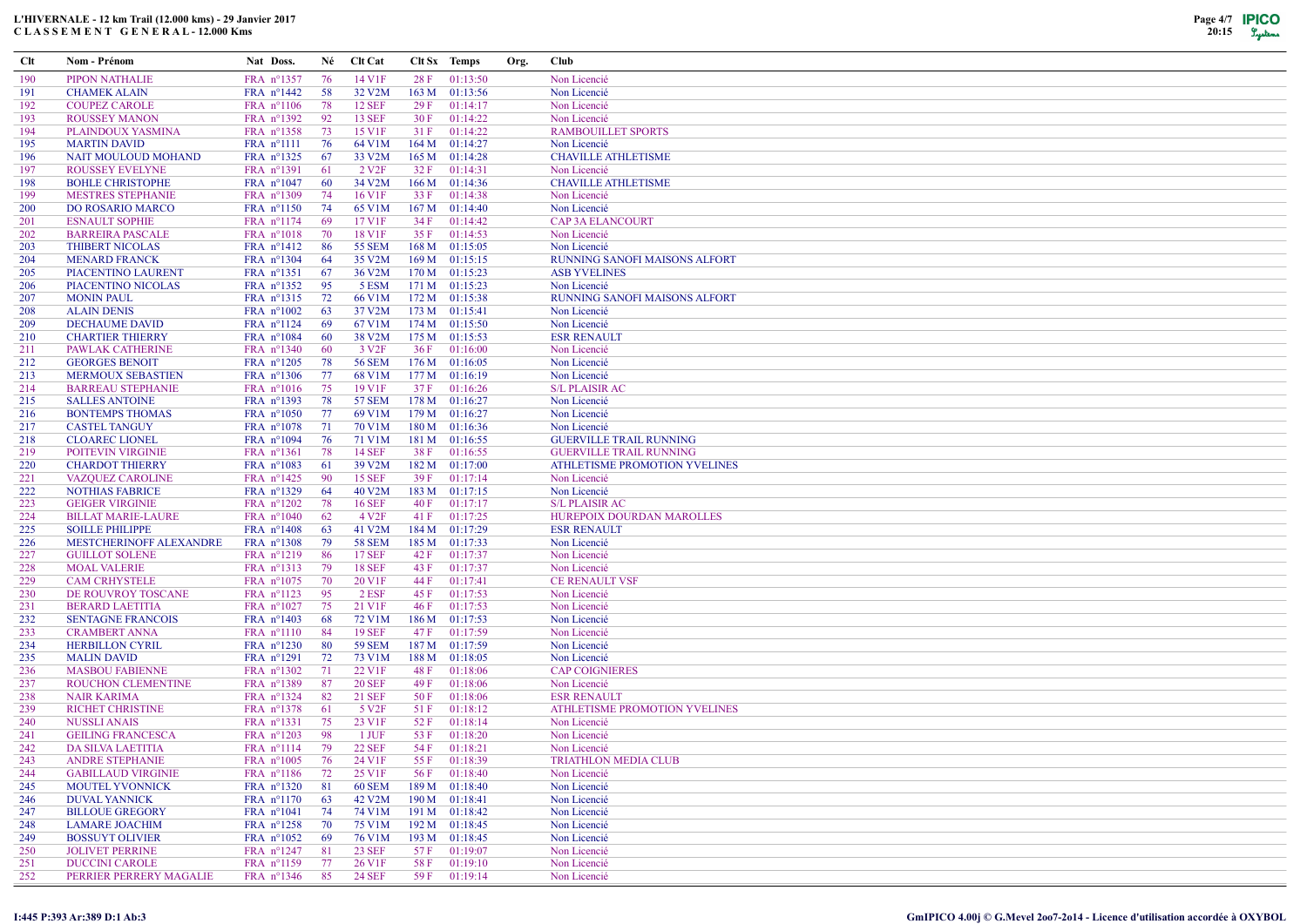## L'HIVERNALE - 12 km Trail (12.000 kms) - 29 Janvier 2017 C L A S S E M E N T G E N E R A L - 12.000 Kms



| Clt        | Nom - Prénom                                      | Nat Doss.                                  | Né        | <b>Clt Cat</b>                      |              | Clt Sx Temps                 | Org. | Club                                          |
|------------|---------------------------------------------------|--------------------------------------------|-----------|-------------------------------------|--------------|------------------------------|------|-----------------------------------------------|
| 253        | <b>GOETT CAROLE</b>                               | FRA nº1209                                 | 68        | 27 V1F                              | 60 F         | 01:19:23                     |      | Non Licencié                                  |
| 254        | <b>ROSTAING ANNE</b>                              | FRA nº1388                                 | 71        | 28 V1F                              | 61 F         | 01:19:23                     |      | Non Licencié                                  |
| 255        | <b>BILGER AURELIE</b>                             | FRA n°1039                                 | 79        | <b>25 SEF</b>                       | 62 F         | 01:19:28                     |      | Non Licencié                                  |
| 256        | <b>COURTIMANS CORINNE</b>                         | FRA $n^{\circ}1108$                        | 74        | 29 V1F                              | 63 F         | 01:19:28                     |      | Non Licencié                                  |
| 257        | <b>ROBINO PAULETTE</b>                            | FRA nº1383                                 | 53        | 2 V3F                               | 64 F         | 01:19:39                     |      | <b>3A ELANCOURT</b>                           |
| 258        | <b>JALLET NATHALIE</b>                            | $FRA$ n°1242                               | 73        | 30 V1F                              | 65 F         | 01:19:41                     |      | Non Licencié                                  |
| 259        | GRZESKOWIAK JEAN-CHRISTOPHI FRA nº1217            |                                            | 73        | 77 V1M                              |              | 194 M 01:19:55               |      | <b>CONTI TEAM</b>                             |
| 260        | <b>COURTAUD NATHALIE</b>                          | FRA $n^{\circ}1107$                        | 67        | 6 V <sub>2F</sub>                   | 66 F         | 01:19:57                     |      | <b>ESR RENAULT</b>                            |
| 261        | <b>OUISSE JEROME</b>                              | FRA nº1334                                 | 78        | 61 SEM                              | 195 M        | 01:19:59                     |      | <b>LES MORDUS A2R</b>                         |
| 262        | <b>COLLIN SEVERINE</b>                            | FRA $n^{\circ}1096$                        | 79        | <b>26 SEF</b>                       | 67 F         | 01:20:07                     |      | Non Licencié                                  |
| 263        | <b>GAGNE CEDRIC</b>                               | $FRA$ n°1188                               | 79        | 62 SEM                              | 196 M        | 01:20:18                     |      | <b>DSA</b>                                    |
| 264        | <b>ROBERT CHRISTELLE</b>                          | FRA n°1381                                 | 70        | 31 V1F                              | 68 F         | 01:20:36                     |      | ASSOCIATION SPORTIVE MULTIACTI                |
| 265        | <b>DUPARC ISABELLE</b>                            | FRA nº1164                                 | 82        | <b>27 SEF</b>                       | 69 F         | 01:20:43                     |      | Non Licencié                                  |
| 266        | <b>METREAU EMMANUEL</b>                           | FRA n°1310                                 | 75        | 78 V1M                              | 197 M        | 01:20:44                     |      | <b>LES MORDUS A2R</b>                         |
| 267        | <b>BENOLIEL MONIQUE</b>                           | FRA $n^{\circ}1026$                        | 51        | 3 V3F                               | 70 F         | 01:20:48                     |      | <b>CHAVILLE ATHLETISME</b>                    |
| 268        | PONSAR MYRIAM                                     | FRA $n^{\circ}1362$                        | 80        | <b>28 SEF</b><br>7 V <sub>2F</sub>  | 71 F<br>72 F | 01:20:48                     |      | Non Licencié<br><b>ALTERNATURE 3R</b>         |
| 269<br>270 | MICHEL CHRISTINE<br><b>MONTI ENRICO</b>           | FRA nº1311<br>FRA $n^{\circ}1316$          | -65<br>62 | 43 V2M                              | 198 M        | 01:20:53<br>01:20:54         |      | <b>CSAKB</b>                                  |
| 271        | <b>EDMOND AYMERIC</b>                             | FRA n°1172                                 | 76        | 79 V1M                              | 199 M        | 01:20:57                     |      | Non Licencié                                  |
| 272        | PACAUD DAVID                                      | FRA $n^{\circ}$ 1335                       | 73        | 80 V1M                              | 200 M        | 01:21:02                     |      | Non Licencié                                  |
| 273        | <b>BOULEZ ROXANE</b>                              | FRA $n^{\circ}1061$                        | 93        | <b>29 SEF</b>                       | 73 F         | 01:21:11                     |      | CAJ                                           |
| 274        | <b>BERNIER CAROLE</b>                             | FRA nº1032                                 | 73        | 32 V1F                              | 74 F         | 01:21:28                     |      | Non Licencié                                  |
| 275        | <b>WARNET VIRIGINIE</b>                           | FRA nº1433                                 | 74        | 33 V1F                              | 75 F         | 01:21:35                     |      | Non Licencié                                  |
| 276        | <b>GAUTIER BEATRICE</b>                           | FRA nº1196                                 | 63        | 8 V <sub>2F</sub>                   | 76 F         | 01:21:35                     |      | Non Licencié                                  |
| 277        | <b>HACHETTE ANNE</b>                              | FRA $n^{\circ}1224$                        | 79        | <b>30 SEF</b>                       | 77 F         | 01:21:36                     |      | Non Licencié                                  |
| 278        | ROCCHI FABRICE                                    | FRA nº1384                                 | 70        | 81 V1M                              | 201 M        | 01:21:50                     |      | Non Licencié                                  |
| 279        | <b>PAWLAK ROBIN</b>                               | FRA $n^{\circ}$ 1342                       | 92        | 63 SEM                              | 202 M        | 01:21:50                     |      | Non Licencié                                  |
| 280        | DURET-CANTIOLET AGNES                             | FRA nº1167                                 | 75        | 34 V1F                              | 78 F         | 01:22:12                     |      | Non Licencié                                  |
| 281        | <b>BOUTEILLE Cécile</b>                           | FRA $n^{\circ}1064$                        | 80        | 31 SEF                              | 79 F         | 01:22:19                     |      | <b>CAP COIGNIERES</b>                         |
| 282        | <b>BEZZOLA JACQUES</b>                            | FRA $n^{\circ}1037$                        | 72        | 82 V1M                              | 203 M        | 01:22:28                     |      | Non Licencié                                  |
| 283        | PAWLAK PATRICK                                    | $FRA$ n°1341                               | 57        | 9 V3M                               | 204 M        | 01:22:38                     |      | Non Licencié                                  |
| 284        | <b>BEZZOLA ESTELLE</b>                            | FRA $n^{\circ}1036$                        | 82        | <b>32 SEF</b>                       | 80 F         | 01:22:39                     |      | Non Licencié                                  |
| 285        | <b>BOULANDET LAURE</b>                            | FRA $n^{\circ}1058$                        | -71       | 35 V1F                              | 81 F         | 01:22:41                     |      | <b>LES CRAMPONS</b>                           |
| 286        | <b>INGOUF CAROLE</b>                              | FRA nº1441                                 | -66       | 9 V <sub>2F</sub>                   | 82 F         | 01:22:49                     |      | Non Licencié                                  |
| 287        | <b>RAMDANE KADDOUR</b>                            | FRA nº1371                                 | 51        | 10 V3M                              | 205 M        | 01:22:50                     |      | <b>ESR RENAULT</b>                            |
| 288        | <b>SIMONNET FLORENCE</b>                          | FRA $n^{\circ}1406$                        | -64       | 10 V <sub>2F</sub>                  | 83 F         | 01:22:55                     |      | Non Licencié                                  |
| 289        | <b>COLLOMB SEVERINE</b>                           | FRA $n^{\circ}1097$                        | 76        | 36 V1F                              | 84 F         | 01:23:01                     |      | Non Licencié                                  |
| 290        | <b>BOULANDET DENIS</b>                            | FRA $n^{\circ}1057$                        | 74        | 83 V1M                              | 206 M        | 01:23:09                     |      | <b>LES CRAMPONS</b>                           |
| 291<br>292 | <b>BERDOULAY MARIE</b><br><b>SARTELET LYSIANE</b> | FRA $n^{\circ}1028$<br>FRA n°1397          | 85<br>60  | <b>33 SEF</b><br>11 V <sub>2F</sub> | 85 F<br>86 F | 01:23:22<br>01:23:32         |      | Non Licencié<br>Non Licencié                  |
| 293        | <b>DELATTRE BERNARD</b>                           | FRA $n^{\circ}1130$                        | 52        | 11 V3M                              |              | 207 M 01:23:36               |      | Non Licencié                                  |
| 294        | <b>HIVERT DEBORAH</b>                             | FRA nº1232                                 | -84       | <b>34 SEF</b>                       | 87 F         | 01:23:52                     |      | Non Licencié                                  |
| 295        | <b>CORDIER YANNICK</b>                            | FRA n°1099                                 | 65        | 44 V2M                              | 208 M        | 01:24:06                     |      | Non Licencié                                  |
| 296        | <b>BELTOISE ARMELLE</b>                           | FRA $n^{\circ}1022$                        | 73        | 37 V1F                              | 88F          | 01:24:07                     |      | Non Licencié                                  |
| 297        | <b>LEMMELET CATHERINE</b>                         | FRA nº1277                                 | -66       | 12 V <sub>2F</sub>                  | 89 F         | 01:24:07                     |      | Non Licencié                                  |
| 298        | <b>BOUDOU ISABELLE</b>                            | FRA $n^{\circ}1056$                        | 70        | 38 V1F                              | 90 F         | 01:24:10                     |      | <b>ASB YVELINES</b>                           |
| 299        | ROULI ABDELLAH                                    | FRA n°1390                                 | -64       | 45 V2M                              |              | 209 M 01:24:13               |      | <b>HUREPOIX DOURDAN MAROLLES</b>              |
| 300        | <b>HACHETTE STEPHANE</b>                          | FRA $n^{\circ}$ 1440                       | 72        | 84 V1M                              | 210 M        | 01:24:57                     |      | Non Licencié                                  |
| 301        | <b>VERHAEGE THIERRY</b>                           | FRA nº1427                                 | 53        | 12 V3M                              |              | 211 M 01:25:05               |      | <b>MARCHINon Licencié</b>                     |
| 302        | <b>HERVE GILLES</b>                               | FRA nº1231                                 | -60       | 46 V2M                              |              | 212 M 01:25:14               |      | MARCHIS/L CLUB ATHLETISME JEUNESSE            |
| 303        | <b>FASSENET FLORIAN</b>                           | FRA $n^{\circ}1176$                        | 83        | 64 SEM                              | 213 M        | 01:25:25                     |      | Non Licencié                                  |
| 304        | <b>FASSENET MARIE</b>                             | FRA $n^{\circ}1177$                        | 84        | <b>35 SEF</b>                       | 91 F         | 01:25:25                     |      | Non Licencié                                  |
| 305        | <b>HAYAUD SOPHIE</b>                              | $FRA n^{\circ}1228$                        | 72        | 39 V1F                              |              | 92 F 01:25:30                |      | Non Licencié                                  |
| 306        | VERDIER-DAVIOUD BRIGITTE                          | FRA $n^{\circ}1426$                        | 77        | 40 V1F                              |              | 93 F 01:25:37                |      | Non Licencié                                  |
| 307        | <b>BERTHIER MARIELLE</b>                          | FRA $n^{\circ}1033$                        | 75        | 41 V1F                              | 94 F         | 01:25:46                     |      | <b>MBDA SPORT ATHLETISME</b>                  |
| 308        | <b>BRIARD GUERIN ANNICK</b>                       | FRA $n^{\circ}1067$                        | 58        | 13 V <sub>2F</sub>                  | 95 F         | 01:25:46                     |      | <b>VER A PIED</b>                             |
| 309        | <b>LASBLEIZ JULIE</b>                             | FRA $n^{\circ}1263$                        | 82        | <b>36 SEF</b>                       | 96 F         | 01:26:26                     |      | Non Licencié                                  |
| 310        | WLODYKA JEAN-MICHEL                               | FRA $n^{\circ}1436$                        | -86       | <b>65 SEM</b>                       |              | $214 M$ 01:26:36             |      | MARCHI AZIMUT SPORT COMPETITION               |
| 311        | PIED GUSTAVE                                      | FRA nº1353                                 | 43        | 1 V4M                               |              | 215 M 01:26:47               |      | <b>CHAVILLE ATHLETISME</b>                    |
| 312        | WINDERICKX GWLADYS                                | FRA $n^{\circ}$ 1435                       | 87<br>73  | <b>37 SEF</b><br>42 V1F             | 97 F         | 01:26:54                     |      | Non Licencié                                  |
| 313<br>314 | <b>PERROTON FANNY</b><br>REBILLARD CHRISTIAN      | FRA $n^{\circ}1348$<br>FRA $n^{\circ}1376$ | 46        | 2 V4M                               | 98 F         | 01:26:58<br>$216 M$ 01:27:40 |      | <b>THIAIS AC</b><br><b>MARCHINon Licencié</b> |
| 315        | <b>SOILLE LAURENCE</b>                            | $FRA$ n°1407                               | -66       | 14 V <sub>2F</sub>                  |              | 99 F 01:27:49                |      | <b>ESR RENAULT</b>                            |
|            |                                                   |                                            |           |                                     |              |                              |      |                                               |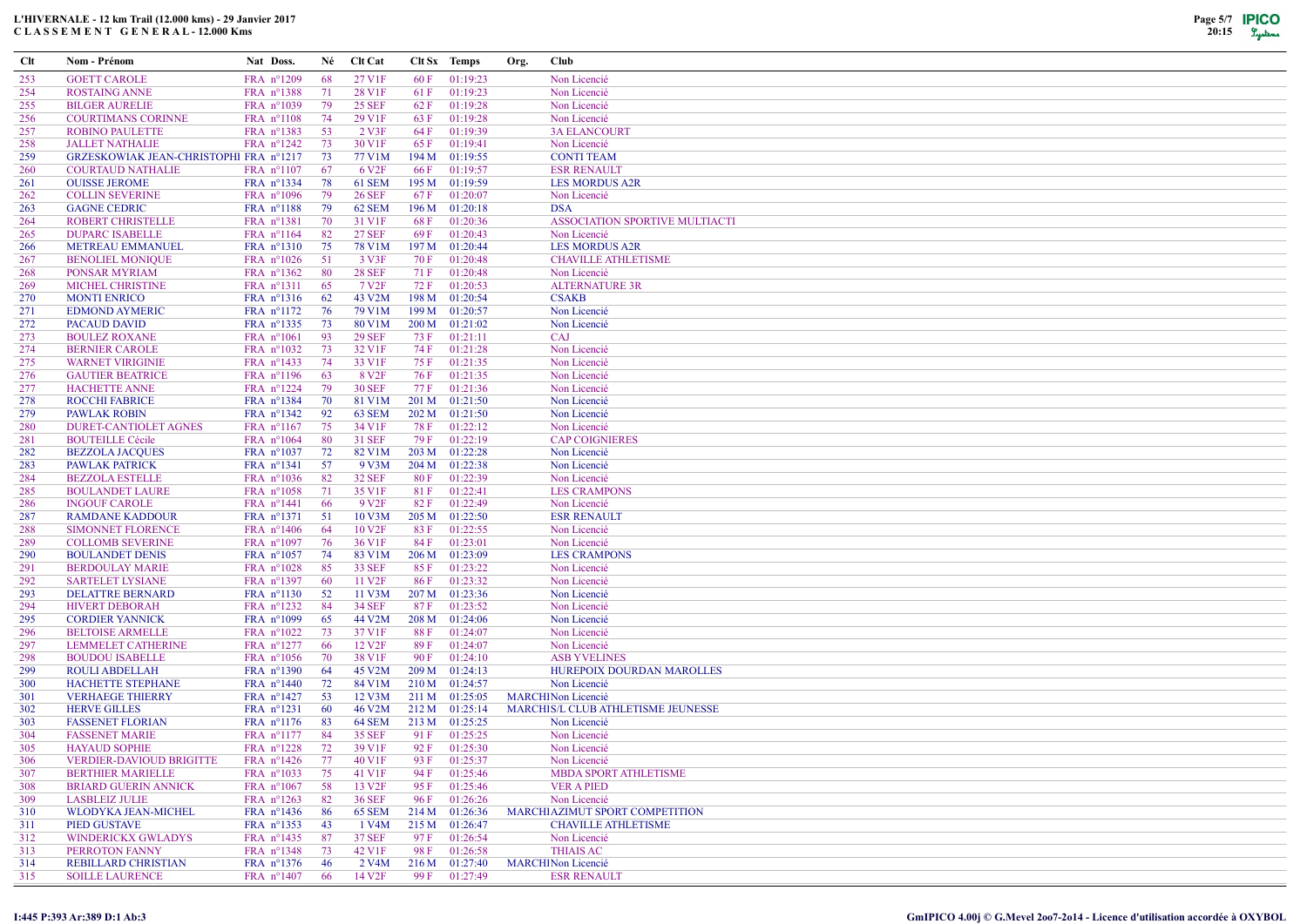| <b>Clt</b> | Nom - Prénom                                    | Nat Doss.                                  | Né       | <b>Clt Cat</b>     | Clt Sx Temps |                                  | Org.             | Club                                                       |
|------------|-------------------------------------------------|--------------------------------------------|----------|--------------------|--------------|----------------------------------|------------------|------------------------------------------------------------|
| 316        | <b>THIERRET SUZANNE</b>                         | FRA nº1413                                 | 68       | 43 V1F             | 100 F        | 01:27:56                         |                  | Non Licencié                                               |
| 317        | <b>MARS SEBASTIEN</b>                           | FRA n°1300                                 | 86       | <b>66 SEM</b>      |              | 217 M 01:28:18                   |                  | Non Licencié                                               |
| 318        | <b>HOARAU PRIVAT SOPHIE</b>                     | FRA nº1233                                 | 72       | 44 V1F             | 101 F        | 01:28:41                         |                  | RUNNING SANOFI MAISONS ALFORT                              |
| 319        | <b>DEMAN XAVIER</b>                             | FRA nº1135                                 | 55       | 13 V3M             |              | 218 M 01:28:43                   |                  | MARCHIS/L CLUB ATHLETISME JEUNESSE                         |
| 320        | <b>VARANFRAIN DELPHINE</b>                      | FRA nº1424                                 | 73       | 45 V1F             | 102 F        | 01:28:45                         |                  | <b>CAP COIGNIERES</b>                                      |
| 321        | <b>SCHLAWICK MARIE-LAURE</b>                    | FRA nº1398                                 | 68       | 46 V1F             | 103 F        | 01:29:31                         |                  | <b>S/L PLAISIR AC</b>                                      |
| 322        | <b>ANOUILH CORINNE</b>                          | FRA $n^{\circ}1008$                        | 70       | 47 V1F             | 104 F        | 01:29:48                         |                  | <b>ASPTT</b>                                               |
| 323        | <b>HUERTA SOPHIE</b>                            | FRA nº1238                                 | 70       | 48 V1F             | 105 F        | 01:29:56                         |                  | <b>THIAIS AC</b>                                           |
| 324        | <b>JEANNEAU SEVERINE</b>                        | FRA $n^{\circ}1246$                        | 78       | <b>38 SEF</b>      | 106 F        | 01:30:02                         |                  | Non Licencié                                               |
| 325        | <b>TERMOUL FABIENNE</b>                         | FRA $n^{\circ}1410$                        | 66       | 15 V <sub>2F</sub> | 107 F        | 01:30:07                         |                  | <b>THIAIS AC</b>                                           |
| 326        | <b>RIOLLET JEAN-LUC</b>                         | FRA nº1380                                 | 63       | 47 V2M             |              | 219 M 01:30:09                   |                  | MARCHIS/L CLUB ATHLETISME JEUNESSE                         |
| 327        | <b>LAGAGE VALENTINE</b>                         | FRA $n^{\circ}$ 1257                       | 90       | <b>39 SEF</b>      | 108 F        | 01:30:11                         |                  | Non Licencié                                               |
| 328        | DELFAURE-MAIRE JACQUELINE                       | $FRA$ n°1131                               | 56       | 4 V3F              | 109 F        | 01:30:23                         |                  | Non Licencié                                               |
| 329        | <b>COZZI HELENE</b>                             | FRA $n^{\circ}1109$                        | 58       | 16 V <sub>2F</sub> | 110F         | 01:30:38                         |                  | Non Licencié                                               |
| 330        | <b>GOMEZ JUSTINE</b>                            | FRA nº1211                                 | 87       | <b>40 SEF</b>      | 111F         | 01:31:13                         |                  | Non Licencié                                               |
| 331        | <b>BLOT SOPHIE</b>                              | FRA n°1044                                 | 75       | 49 V1F             | 112F         | 01:31:39                         |                  | Non Licencié                                               |
| 332        | <b>LORIN KARINE</b>                             | FRA nº1285                                 | 74       | 50 V1F             | 113F         | 01:31:39                         |                  | Non Licencié                                               |
| 333        | <b>LEMAITRE PATRICK</b>                         | FRA $n^{\circ}1276$                        | 61       | 48 V2M             |              | 220 M 01:32:34                   |                  | <b>ASB YVELINES</b>                                        |
| 334        | <b>GAUCHER SYLVIE</b>                           | FRA nº1195                                 | 67       | 17 V <sub>2F</sub> | 114F         | 01:32:47                         |                  | Non Licencié                                               |
| 335        | <b>DEVIDTS MARIE-PIERRE</b>                     | FRA nº1145                                 | 64       | 18 V <sub>2F</sub> | 115F         | 01:33:00                         |                  | Non Licencié                                               |
| 336        | <b>VALENTIN VERONIQUE</b>                       | FRA nº1423                                 | 65       | 19 V <sub>2F</sub> | 116F         | 01:33:18                         |                  | MARCHIS/L CLUB ATHLETISME JEUNESSE                         |
| 337        | DI NOTO LAURE CAROLINE                          | FRA nº1147                                 | 77       | 51 V1F             | 117F         | 01:33:26                         |                  | Non Licencié                                               |
| 338        | <b>FIEVE CHRISTOPHE</b>                         | FRA nº1179                                 | 71<br>69 | 85 V1M             |              | 221 M 01:33:26                   |                  | Non Licencié                                               |
| 339<br>340 | <b>DUCHEMIN REMI</b><br><b>KARINE SAVATIER</b>  | FRA n°1160<br>FRA n°1250                   | 75       | 86 V1M<br>52 V1F   | 118F         | 222 M 01:33:35<br>01:33:48       |                  | <b>MARCHICAP COIGNIERES</b><br>Non Licencié                |
| 341        | <b>BOBO EVELYNE</b>                             | FRA $n^{\circ}1045$                        | 69       | 53 V1F             | 119F         | 01:34:02                         |                  | <b>MBDA SPORT ATHLETISME</b>                               |
| 342        | <b>NOGUES CHRISTOPHE</b>                        | FRA nº1327                                 | 62       | 49 V2M             |              | 223 M 01:34:28                   |                  | Non Licencié                                               |
| 343        | <b>NOGUES VALERIE</b>                           | FRA nº1328                                 | 63       | 20 V <sub>2F</sub> | 120 F        | 01:34:28                         |                  | <b>MARCHINon Licencié</b>                                  |
| 344        | <b>MARCHAND FLORENCE</b>                        | FRA nº1298                                 | 58       | 21 V <sub>2F</sub> | 121 F        | 01:34:57                         |                  | <b>THIAIS AC</b>                                           |
| 345        | <b>LEJEMBLE YVES</b>                            | FRA $n^{\circ}1273$                        | 63       | 50 V2M             |              | 224 M 01:35:00                   |                  | Non Licencié                                               |
| 346        | <b>HAYAUD STEPHANE</b>                          | FRA nº1229                                 | 66       | 51 V2M             |              | 225 M 01:35:00                   |                  | Non Licencié                                               |
| 347        | <b>BARYSEVICH OLGA</b>                          | FRA $n^{\circ}1019$                        | 83       | <b>41 SEF</b>      | 122 F        | 01:35:31                         |                  | <b>ESR RENAULT</b>                                         |
| 348        | <b>LIADOUZE AGNES</b>                           | FRA $n^{\circ}1282$                        | 69       | 54 V1F             | 123 F        | 01:35:41                         |                  | Non Licencié                                               |
| 349        | <b>BOULEZ PASCAL</b>                            | FRA $n^{\circ}1060$                        | -61      | 52 V2M             |              | 226 M 01:36:01                   |                  | MARCHIS/L CLUB ATHLETISME JEUNESSE                         |
| 350        | <b>BICHAT VINCENT</b>                           | FRA $n^{\circ}1038$                        | 65       | 53 V2M             | 227 M        | 01:36:03                         |                  | <b>SCA2000 TRIATHLON</b>                                   |
| 351        | <b>DUPOIRON STEPHANIE</b>                       | FRA nº1165                                 | 88       | <b>42 SEF</b>      | 124 F        | 01:36:22                         |                  | Non Licencié                                               |
| 352        | <b>VITIERE LAURENCE</b>                         | FRA nº1431                                 | 67       | 22 V <sub>2F</sub> | 125 F        | 01:36:22                         |                  | <b>SCA2000 TRIATHLON EVRY</b>                              |
| 353        | <b>BEZARD BERTRAND</b>                          | FRA $n^{\circ}1035$                        | 57       | 14 V3M             |              | 228 M 01:36:32                   |                  | Non Licencié                                               |
| 354        | <b>FLECQ JEAN-MARIE</b>                         | FRA nº1181                                 | 55       | 15 V3M             |              | 229 M 01:36:34                   |                  | Non Licencié                                               |
| 355        | <b>BOUCHERON ALAIN</b>                          | FRA nº1054                                 | 61       | 54 V2M             |              | 230 M 01:37:42                   |                  | <b>MARCHINon Licencié</b>                                  |
| 356        | <b>GUYET MYRIAM</b>                             | $FRA$ n°1221                               | 65       | 23 V <sub>2F</sub> | 126 F        | 01:37:44                         |                  | <b>MARCHICAP COIGNIERES</b>                                |
| 357        | <b>EON Mickaël</b>                              | FRA nº1173                                 | 71       | 87 V1M             |              | 231 M 01:37:56                   |                  | <b>CAP COIGNIERES</b>                                      |
| 358        | <b>EMMANUEL JOCELYNE</b>                        | FRA nº1443                                 | 61       | 24 V <sub>2F</sub> | 127 F        | 01:38:45                         |                  | Non Licencié                                               |
| 359        | <b>BOUCHERON ELISABETH</b>                      | FRA nº1055                                 | 67       | 25 V <sub>2F</sub> | 128 F        | 01:39:33                         |                  | <b>MARCHINon Licencié</b>                                  |
| 360        | <b>GIGNON ALEXANDRA</b>                         | $FRA$ n°1208                               | 85       | <b>43 SEF</b>      | 129F         | 01:40:53                         |                  | Non Licencié                                               |
| 361        | <b>LESCHER PHILIPPE</b>                         | FRA nº1279                                 | 74       | <b>88 V1M</b>      |              | 232 M 01:42:49                   |                  | MARCHIS/L CLUB ATHLETISME JEUNESSE                         |
| 362        | <b>EBEL FRANCOISE</b>                           | FRA nº1171                                 | 65       | 26 V <sub>2F</sub> | 130 F        | 01:42:53                         |                  | <b>MARCHILA JEUNESSE DE CROISSY</b>                        |
| 363        | DEWOLF DOMINIQUE                                | FRA $n^{\circ}1146$                        | 75       | 55 V1F             | 131 F        | 01:43:08                         |                  | <b>MARCHIS/L CLUB ATHLETISME JEUNESSE</b>                  |
| 364        | <b>CHINOT JEAN-PIERRE</b><br>ANOUILH CHRISTOPHE | FRA $n^{\circ}1088$<br>FRA $n^{\circ}1007$ | 48<br>70 | 16 V3M<br>89 V1M   |              | 233 M 01:43:21<br>234 M 01:44:42 | <b>MARCHICAJ</b> | <b>MARCHINon Licencié</b>                                  |
| 365        | <b>QAMAR ANNA</b>                               |                                            | 73       | 56 V1F             | 132 F        | 01:44:43                         |                  |                                                            |
| 366<br>367 | <b>LESIAK CHRISTINE</b>                         | FRA $n^{\circ}1368$<br>$FRA$ n°1281        | 54       | 5 V3F              | 133 F        | 01:44:43                         |                  | <b>MARCHICAP COIGNIERES</b><br><b>MARCHICAP COIGNIERES</b> |
| 368        | <b>BELTOISE SYLVAIN</b>                         | FRA n°1023 70                              |          | 90 V1M             |              | 235 M 01:44:45                   |                  | <b>MARCHINon Licencié</b>                                  |
| 369        | <b>GERARDY FREDERIQUE</b>                       | $FRA$ n°1207                               | - 56     | 6 V3F              |              | $134 F$ 01:46:22                 |                  | <b>MARCHINon Licencié</b>                                  |
| 370        | <b>LEMAIGNEN SYLVIE</b>                         | $FRA$ n°1275                               | 71       | 57 V1F             | 135 F        | 01:46:22                         |                  | MARCHILA JEUNESSE DE CROISSY                               |
| 371        | <b>STRIFFLING NICOLE</b>                        | FRA $n^{\circ}1409$                        | 51       | 7 V3F              | 136 F        | 01:49:44                         |                  | MARCHILA JEUNESSE DE CROISSY                               |
| 372        | <b>VERNIER PATRICK</b>                          | FRA $n^{\circ}1429$                        | 49       | 17 V3M             |              | 236 M 01:51:17                   |                  | MARCHIC.AJ.                                                |
| 373        | SIMEON YVERNAT MARIE-EDITH FRA n°1405           |                                            | 62       | 27 V <sub>2F</sub> |              | 137 F 01:51:21                   |                  | <b>MARCHICAP COIGNIERES</b>                                |
| 374        | <b>GABILON SERVANE</b>                          | FRA $n^{\circ}1187$                        | 73       | 58 V1F             | 138 F        | 01:51:32                         |                  | <b>MARCHICAP COIGNIERES</b>                                |
| 375        | <b>DESSOULLES BAO CHAU</b>                      | $FRA$ n°1143                               | 65       | 28 V <sub>2F</sub> | 139 F        | 01:51:59                         |                  | MARCHIASCC RAMBOUILLET OLYMPIQUE                           |
| 376        | <b>VEZIE LAURENCE</b>                           | FRA $n^{\circ}1430$                        | 66       | 29 V <sub>2F</sub> | 140 F        | 01:52:12                         |                  | MARCHIS/L CLUB ATHLETISME JEUNESSE                         |
| 377        | <b>TISSIER LAURENCE</b>                         | $FRA$ n°1419                               | -64      | 30 V <sub>2F</sub> | 141 F        | 01:54:02                         |                  | MARCHIS/L CLUB ATHLETISME JEUNESSE                         |
| 378        | <b>MUNIER LAURENCE</b>                          | FRA n°1322 52                              |          | 8 V3F              |              | 142 F 01:55:25                   |                  | <b>MARCHICAP COIGNIERES</b>                                |